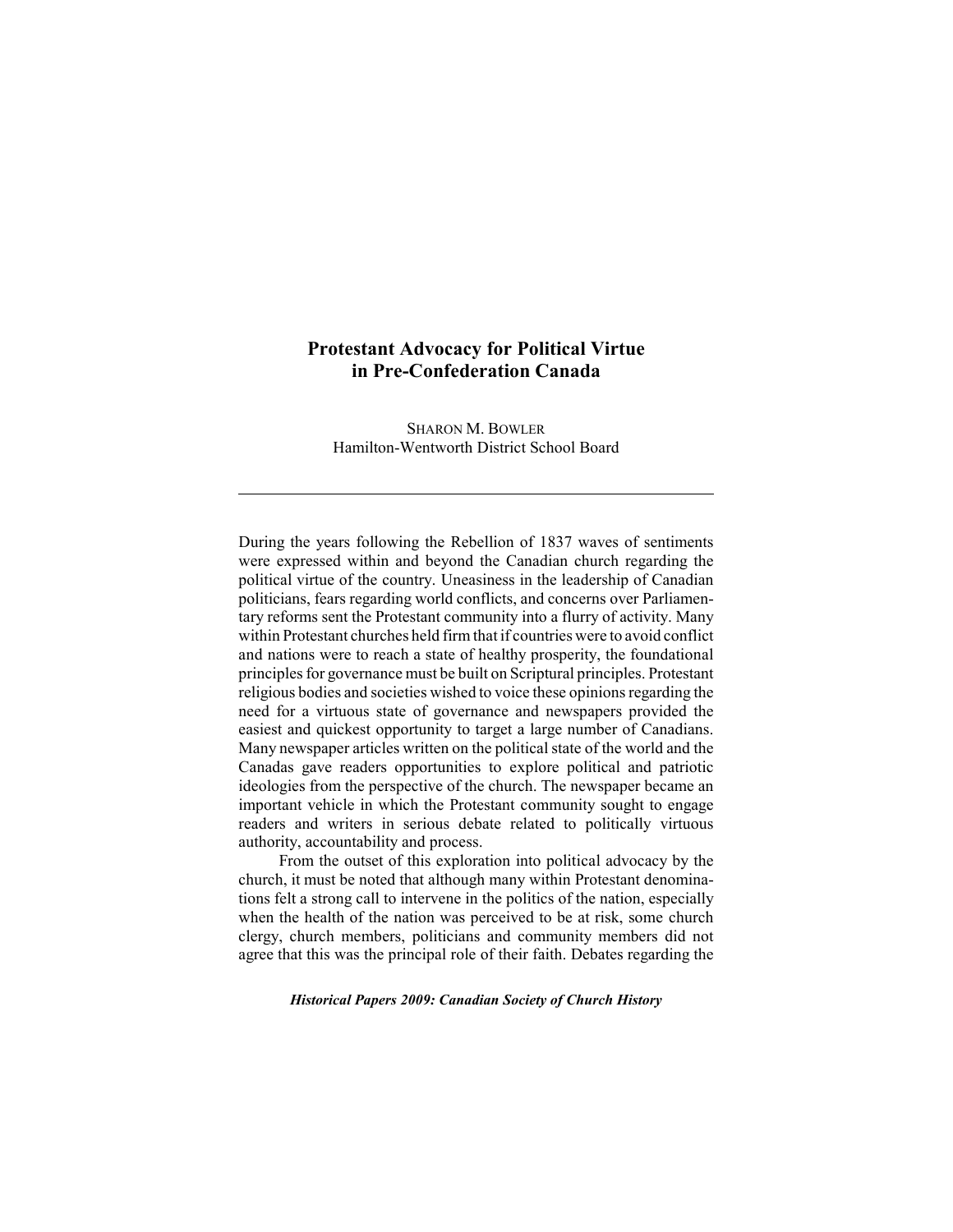place of the church in the political arena can be found within the nineteenth-century press. For example, in the *Wesleyan Repository* an argument for church intervention claimed that it was right to become politically active as it was interpreted that political authorities were beginning to neglect an integration of past religious responsibility and duties in favour of a belief that the country could be run on purely secular practices. The newspaper urged politicians and the church to acknowledge that both had a religious duty and responsibility to conduct their practices in manners that would guarantee the "well-being and happiness of man in time and eternity."<sup>1</sup> Those Protestants that decided to embark on a process of political reform through the press used a number of methods of emphasizing their beliefs including arguments from Scripture, the inclusion of Canadian examples, and the quoting of influential international authorities on aspects of governance, patriotism, and individual conduct.

A nineteenth-century newspaper definition of political virtue serves as a beginning point from which to embark on this study. Following the turbulence of the Rebellions, in 1839 in Niagara, Upper Canada, the Canadian *Christian Examiner* published an essay entitled "Some Reflections on Public Affairs." Critical to this essay was the notion that the study of the government could not be attempted without first acknowledging that "the Supreme ruler, not only holds each individual responsible for his own acts, and deals with him accordingly as a moral being, but that he also regards men collectively, as they are grouped together, by his own ordinance, into families, societies and nations, and deals with them thus grouped, as if they constituted one responsible body." The writer went on to emphasize that it was this very notion of the "law of moral retribution" in the context of the "attachment to ones [sic] native land" which emphasized the need for "political virtue" stating that "it is impossible for any man to separate himself from these connections, or fail in the duties resulting from them, without incurring quilt, and endangering, not merely his own, but the public well-being."<sup>2</sup>

In attempting to understand this notion of "political virtue," a number of Upper Canadian newspapers were analyzed to determine the key elements that were being expounded on the topic of political virtue from the perspective of Protestant churches. After a review of these newspaper articles, it could be concluded that four elements of political virtue could be identified. First, the election of virtuous representatives was mandated. Second, the church instructed that the nation must fear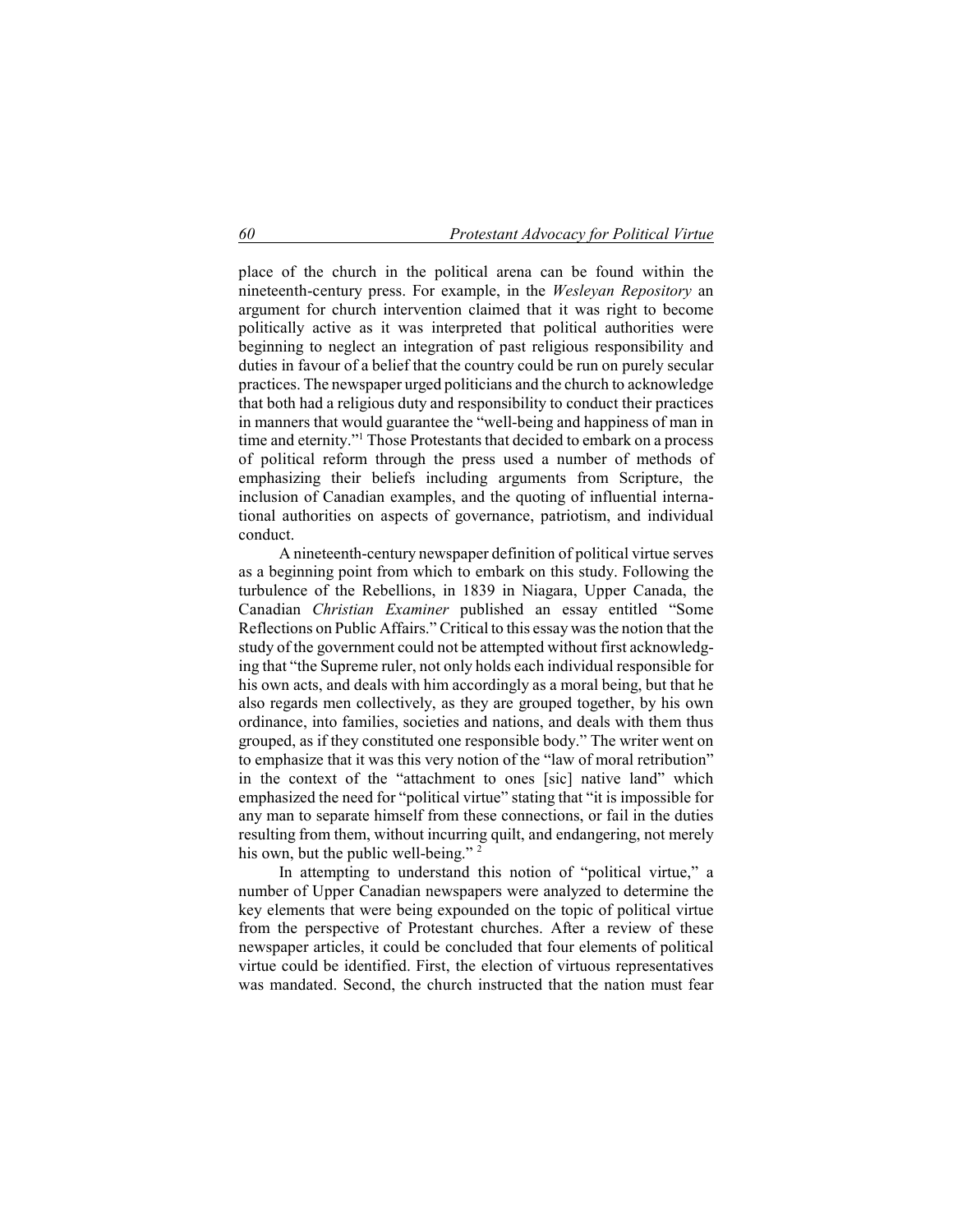God. Third, the nation must be faithful in maintaining various forms of sound Scriptural instruction. Finally, a conviction of endurance and perseverance in the form of virtuous conduct by the constituent was highlighted as a necessity, especially in times of political unrest. Before examining each of these four aspects of political virtue, the use of the press by Protestants will be explored.

The Protestant community's expertise in nineteenth-century spiritual revival naturally seemed to echo in the manner in which the church advocated for a revival of political virtue. This concept can be illustrated through an analysis of Canadian Methodist revivals in Upper Canada. Methodists used the distribution of printed religious tracts, delivery of inspiring words at camp meetings, and the publication of inspiring books and newspaper articles to move isolated settlers toward a relationship with God and the church. After mastering the art of religious revival, some of these same Methodist circuit riders ventured to apply these same skills in expanding their call to service within the government.

One such example can be found in the life's work of Dr. Egerton Ryerson who used his circuit rider revival expertise to set the direction and lead the Department of Education for Upper Canada. Ryerson began his political journey during the protests in 1836 through 1838 regarding the implementation of fifty-seven rectories that were established with the help of Anglican Archdeacon John Strachan.<sup>3</sup> Egerton Ryerson, through the *Guardian* and the Upper Canadian Baptists through the *Register* urged their members to take action. Action was taken in September 1838 when a Montreal rally passed seven resolutions. Rally attendees resolved to: reject the establishment of a state church; pursue independence from England if a state church was implemented; appeal to the public for support; demand the use of the proceeds of the sale of the Clergy reserves to be used for the universal good, suggesting that these funds be used for education; and to resist through legal means the establishment of rectories. This action may have been a contributing factor which led Lord Durham to consider that the questions regarding ecclesiastical conflicts might best be solved through responsible government. When Upper and Lower Canada united in 1841, the first Common School Act for the United Provinces of Canada sparked intense public outcry. The public petitioned parliament on a number of issues including separate schools and Bibles in the classrooms. In 1843, a second Common School Act was passed that included the first provision for the Office of Chief Superintendent of Schools. In 1844 this office was filled by Ryerson.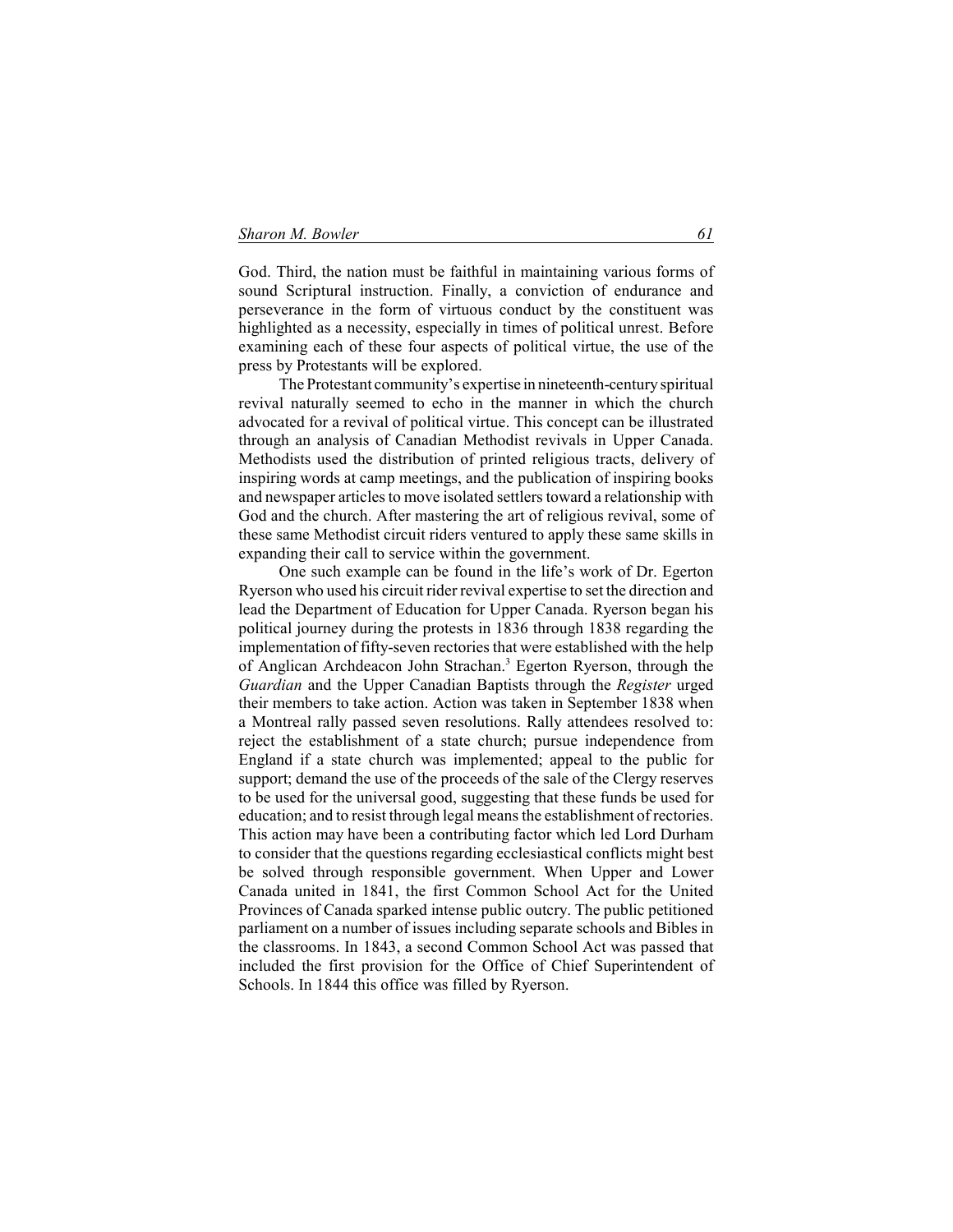Public objection to different aspects of education law, teacher education, teacher conduct and student conduct can be found throughout the Education Department correspondence and newspapers of the nineteenth century. Ryerson decided to use local superintendents to deliver inspiring public lectures on diverse topics including political virtue which mirrored the camp meetings of which he was so familiar. He created education circulars that could be compared to religious tracts and, most importantly for this discussion, just as he had begun his political career, Ryerson used print to influence political change. Ryerson created his own mass printed journal to explore varied topics in education and nineteenthcentury life and he also contributed regularly within the Upper Canadian press. Ryerson was one churchman who exemplified using the press to advocate for and achieve political change and virtuous governance.

Ryerson's *Journal of Education* can be used to exemplify the advocacy for political reform established during Ryerson's Department of Education years. Articles covered a wide range of topics including educational law, methods and curriculum, evangelism, childcare and health, parenting, science, libraries, school architecture, corporal punishment, temperance, and citizenship. In 1848 Ryerson's address before the students of Victoria College was printed in two parts in the *Journal of Education*. 4 The melding of spiritual principles and obligations into the political arena, specifically within the Department of Education, was well articulated. Ryerson urged readers of their obligations to self and country to ensure that all citizens had access to a system of education that provided for both spiritual and intellectual growth. Ryerson exemplified nineteenthcentury Protestant advocacy for legislative reform.

Educational legislation was not the only issue touched by Protestant advocacy. For example, the press included Protestant objection to the lack of Sabbath observance, inappropriate treatment of those in need, and unethical conduct within Parliament. In 1852, the postal and canal system legislation was altered to respect the Sabbath after Protestants voiced their opinions in the press and petitions to Parliament.<sup>5</sup> In 1865, Daguerrian retailers also found themselves the subject of church opposition if they wished to draw their customers into their establishments on the day of rest.<sup>6</sup> The system of dealing with those incarcerated for insanity or criminal activity was reformed in 1836 to include Christian principles of rehabilitation and humane treatment.<sup>7</sup> Finally, the legislative process was critiqued when God's name was perceived to have been deceptively used during the commencement of session in 1859.<sup>8</sup>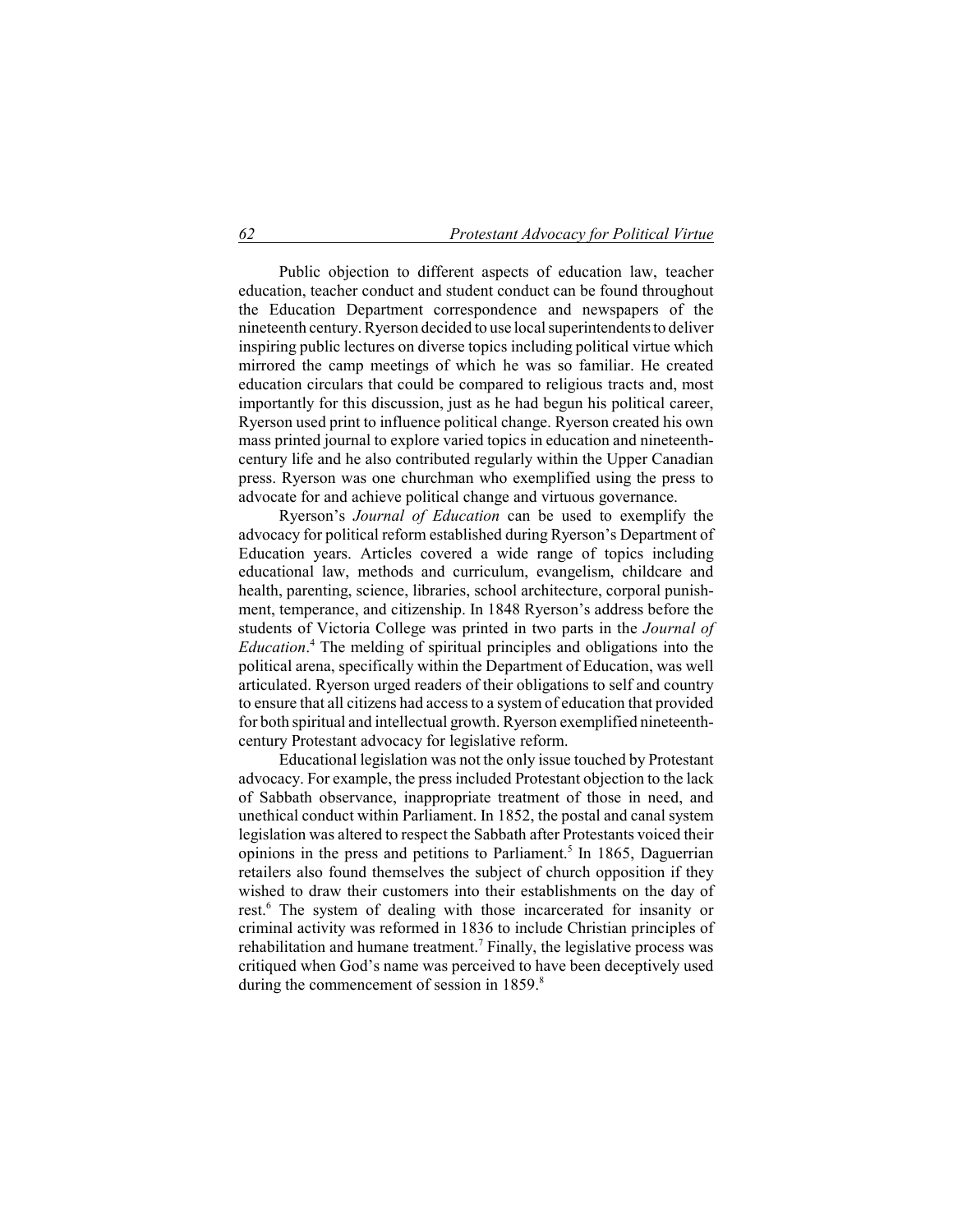The four areas in which Upper Canadians were urged to pay most heed included the consideration of the characteristics of those elected, the establishment of political governance founded upon the fear of God, an ongoing support for the establishment of God's Word, and the importance of the responsibilities of the electorate. Analysis of newspaper articles that dealt with each of these four elements did not provide any clear evidence that the principles being expounded were purely Canadian in origin; on the contrary, there is evidence that many of the Protestant writers were either well travelled and or quite familiar with international opinion. For example, Egerton Ryerson was proud of the fact that he formed his educational reform plan of action only after extensive travel, observation, and analysis of education in Canada and other parts of the world. He was very familiar with other writers on the topic of education and governance and was not hesitant to quote at length many different writers on the subject. His personal Protestant views were often expressed, and his dedication to God and his service to Upper Canada was evident in his writings. His life's work in the area of education resulted in educational reforms that are still evident today.

In analyzing newspaper articles written prior to Confederation, the people of Upper Canada were informed by the press of a number of local and global conflicts, hardships, and concerns. The ability of the press to emphasize crisis and fear can be easily gleaned within nineteenth-century newspapers. This emphasis on the ills of the world helped set the stage for political revival and discussion regarding political virtue. For example, a writer for the 1861 *Canadian Independent* eloquently illustrated a political horizon filled with storm, bringing forth fears of impending world war, and noting that political crisis from places as far away as Italy, Austria, Hungary and Poland had a profound impact upon Canadians.<sup>9</sup> After painting a picture of impending doom, the writer presented the shared duty and sentiments he wished to engrain upon all readers' hearts. He urged all of the citizens to watch, pray, and act in a virtuous manner in order to preserve democracy throughout the world. In much the same manner, other newspaper articles were written to set the environment of anticipation and excitement that provided for the fertile ground from which came calls for social justice, institutional reform, and political virtue.

Analysis of Upper Canadian newspapers showed that the first element and most simply explained centred around the importance of electing virtuous men. An article in the *Christian Guardian* on 13 February 1830 related the story of King Solomon who realized that a man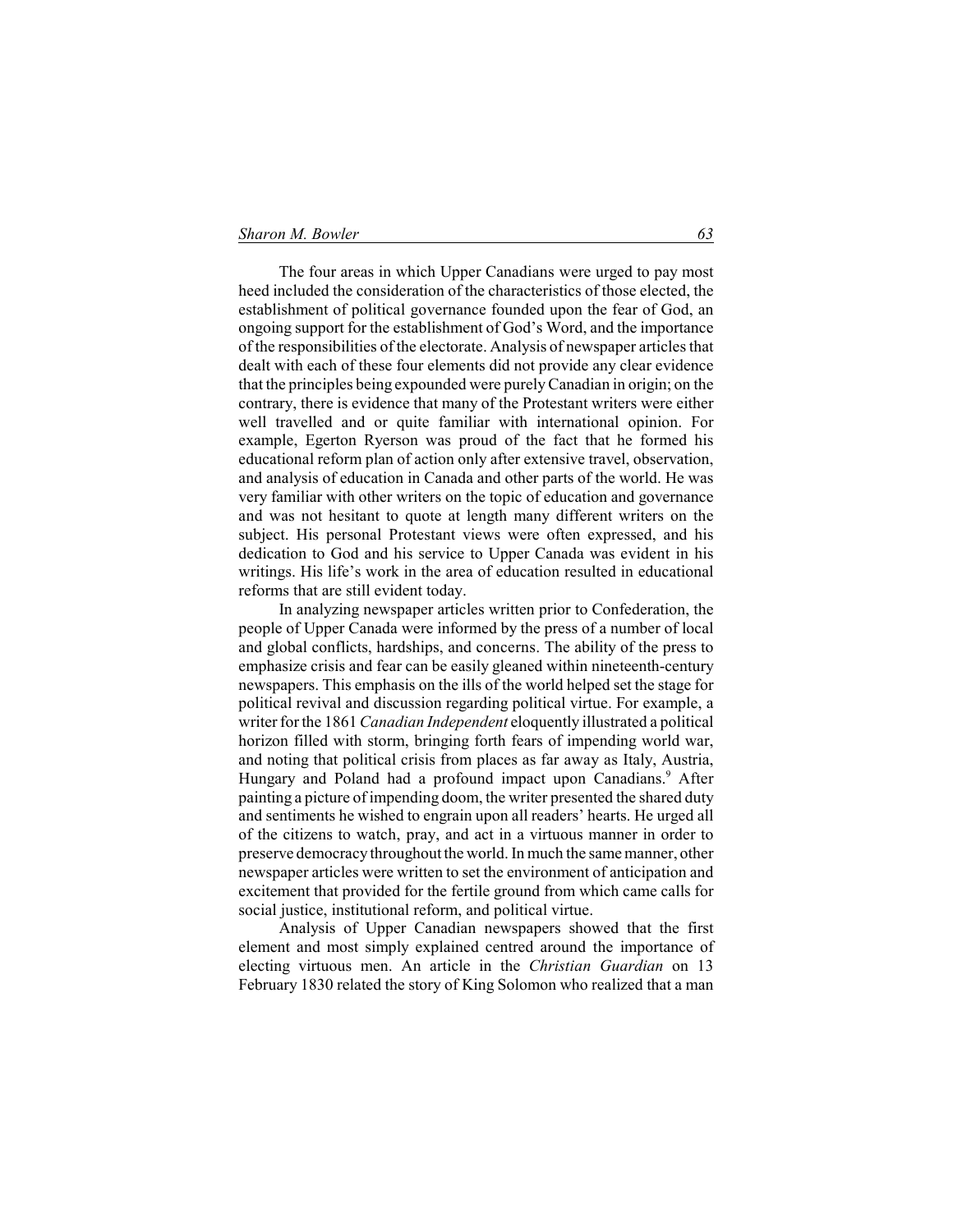of authority had no right to be a drunkard because of his responsibility to his followers.<sup>10</sup> The article stated that temperance would enable the man of position with "a quiet, peaceable and sober life, to magnify their office and make it honourable – to be ministers of God for good – to be a terror to evil doers and a praise to them that do well." The *Wesleyan Repository and Literary Record* in 1861 declared that only politically competent men with strong religious convictions who were able to respect themselves and gain the respect of the people should be entrusted to lead the country.<sup>11</sup> This was commonly echoed in other newspapers throughout the Pre-Confederation years.

The need to fear God was a constant theme within the Upper Canadian Protestant press. In 1838 the *Christian Examiner and Presbyterian Review* urged that men who conduct themselves wrongfully in the administration of their political duties would be subject to God's judgment. The writer believed that this fear of God's wrath would urge politicians to conduct themselves with "moral dignity."<sup>12</sup>

The third element of political virtue included the notion that the nation be faithful in maintaining various forms of sound Scriptural instruction. This concept was slightly more complex in that it required the committed actions of the individual, family, church and the country's institutions in order to establish and maintain a strong Scriptural foundation. The *Canadian United Presbyterian Magazine* declared in 1859 that God's word should be consulted in every political endeavour.<sup>13</sup> Likewise, the *Canadian Presbyter* insisted that there was a "necessity for a more rigorous use of the pulpit, the press and the school" in the formation of a politically virtuous nation.<sup>14</sup> An article in the *Niagara Chronicle* in 1853 gives some insight into the public culture in which schools operated.<sup>15</sup> Many people, possibly the majority in Upper Canada, were not sending their children to school or placing any attention toward the system of education in the province. Inhabitants were apathetic and indifferent when it came to education. It was reported that even prominent men and women failed to visit the local school to provide encouragement for the learning that was taking place there. The newspaper urged all citizens to become active and aware of the education that was taking place in the community.

The home was also considered an important institution for the cultivation of political virtue. The *Canadian Christian Examiner and Presbyterian Review* in 1838 argued that Canadian parents had an obligation toward the political health of the Commonwealth and, therefore, needed to provide good instruction and a righteous example to their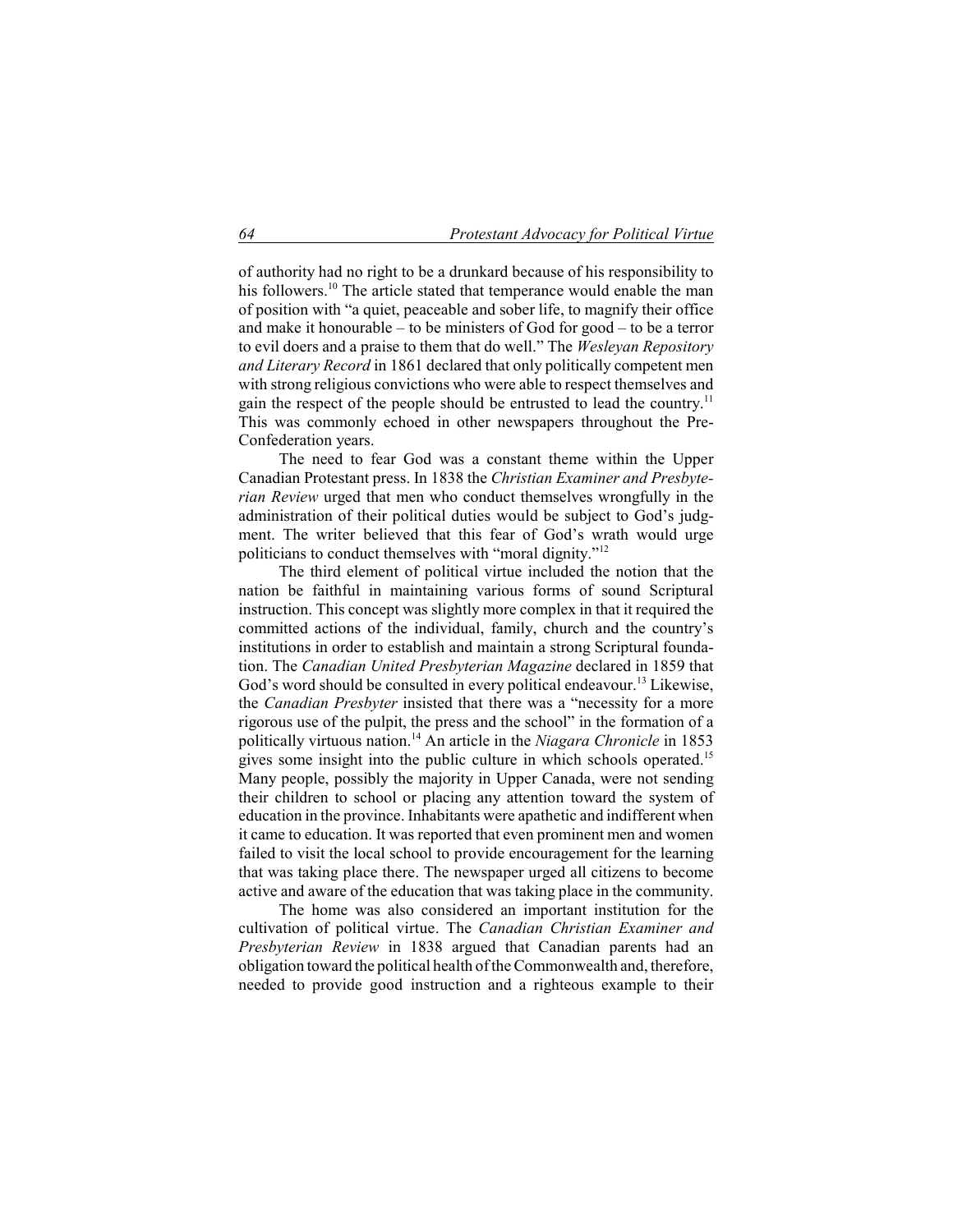children who would fulfill future public duties.<sup>16</sup> An article written in the *Canadian Independent* in 1867instructed citizens that in order to cultivate the seeds of political virtue needed to build a nation filled with industriousness, frugality, honesty, truth, brotherly kindness, and charity, the church needed to ensure that the nation be built on a faith in Christ.<sup>1</sup>

The final element identified within the Upper Canadian Protestant press placed the emphasis on the electorate. Political virtue required the conviction of endurance and perseverance in the form of virtuous conduct by the constituent, especially during times of political unrest. Following the turmoil of the Rebellion, the *Literary Garland* asked readers who withdrew from the political arena because of political violence to remember their duties as citizens.<sup>18</sup> Similarly, *The Wesleyan* urged readers to become involved while maintaining a spirit of peace.<sup>19</sup> The *Journal of Education for Upper Canada* in 1850 noted that political virtue required a politically active virtuous constituent stating that the "virtues and vices of rulers must flourish or wither with those of the people."<sup>20</sup> Likewise, the *Christian Banner* expounded on the necessity for every Christian to never cease to strive for a sincerity and truth within the political arena.<sup>21</sup> The nation's constituents were encouraged in 1867 by the *Canadian Independent* to prayerfully call upon the providence of God to grant wisdom to their leaders.<sup>22</sup> Both respect and support for the virtuous politician by the people was deemed necessary in the *Canadian United Presbyterian Magazine*. 23 Constituents were discouraged from labelling politicians as self-interested and easily bought for a price, in order to fend off a self-fulfilling prophecy of national disrespect, political disrepute, and, most importantly, the avoidance of public life by those who may have otherwise held political aspirations. And, finally, Protestant Canadians were urged to advocate their religious viewpoints to government without promoting denominational strife. In the words of one writer in *The Presbyterian*, "for when those who profess to believe that the world should be governed according to the will of God can neither agree nor trust one another, what other resource is left than to select those who without any regard to the will of God, will promise to do their best to please all men."<sup>24</sup>

The acceptance of responsibility by some within the Protestant church to voice concerns and offer guidance in matters concerning political virtue appears to have been very strong if the examples within the press and petitions to government are considered. It is clear that Protestants used the press to impact the greatest number of people in the quickest and most efficient manner, capturing their readership's interests with a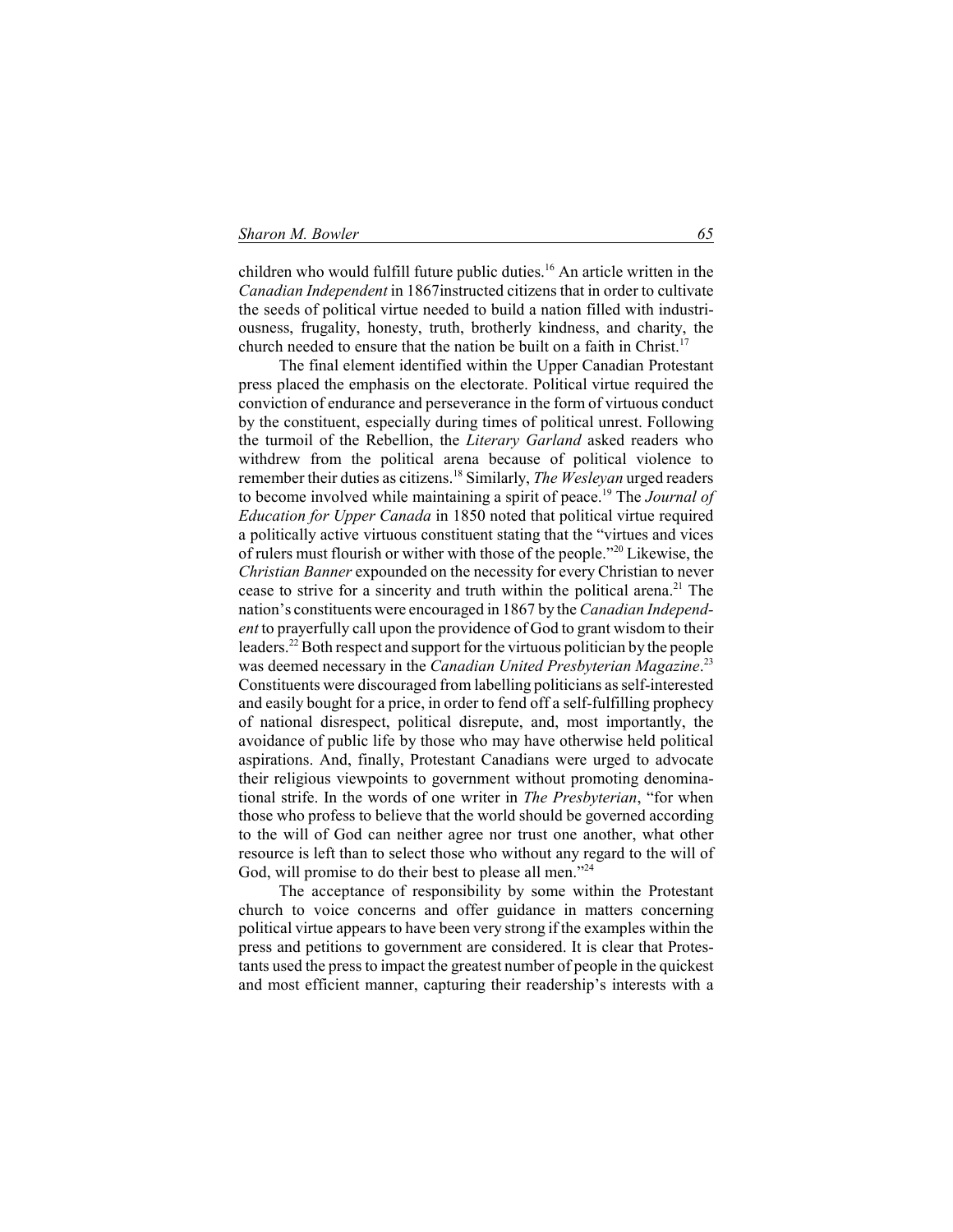revival-like zeal and using revivalist methods in order to achieve change. Within the press, Protestants would emphasize the failings of government and follow up with promises of a healthy and stable nation if only the public and politicians would remember Scriptural guidelines for virtuous governance. Canadians were encouraged to elect officials who exemplified morally sound personal and professional lives, who feared God, and advocate for securing Scriptural foundations within the population through sound education. In addition, the Canadian electorate were warned to establish and maintain a virtuous manner of conduct in all political matters, especially in times of political strife. The role of individual Protestants and religious bodies in contributing to the political process is a study which can only add to our understanding of the decades leading to Confederation.

## *Endnotes*

- 1. Wesleyan Repository and Literary Record 1 (August 1861): 401-2, CIHM no. 80487811.
- 2. *The Canadian Christian Examiner and Presbyterian Magazine* 3, no. 1 (January 1839): 1-2, CIHM no. 80499823.
- 3. Theo. T. Gibson, *Robert Alexander Fyfe* (Burlington, ON: Welch Publishing, 1988), 101-2.
- 4. *The Journal of Education for Upper Canada* 7 (July 1848): 193-8, CIHM no. 8062421; and *The Journal of Education for Upper Canada* 6 (June 1848): 161-6, CIHM no. 8062421.
- 5. See Appendix DDDD, *Journals of the Legislative Assembly of the Province of Canada*, vol. 11 (1852-3): 350-54; CHIM no. 900955118.
- 6. Oliver Warren, *On the Bible: A Textbook in School* (Montreal: J. Lovell, 1865). This paper was read at the at the Association of Teachers in connection with the McGill Normal School.
- 7. *Journal of the House of Assembly of Upper Canada* (1836) Appendix no. 71, CIHM no. 90094212.
- 8. *The Canadian Presbyter* 2, no. 9 (September 1858): 259, CIHM no. 80407721.
- 9. *The Canadian Independent* 7, no. 11 (May 1861): 330, CIHM: 80494673.
- 10. *Christian Guardian* (13 February 1830).